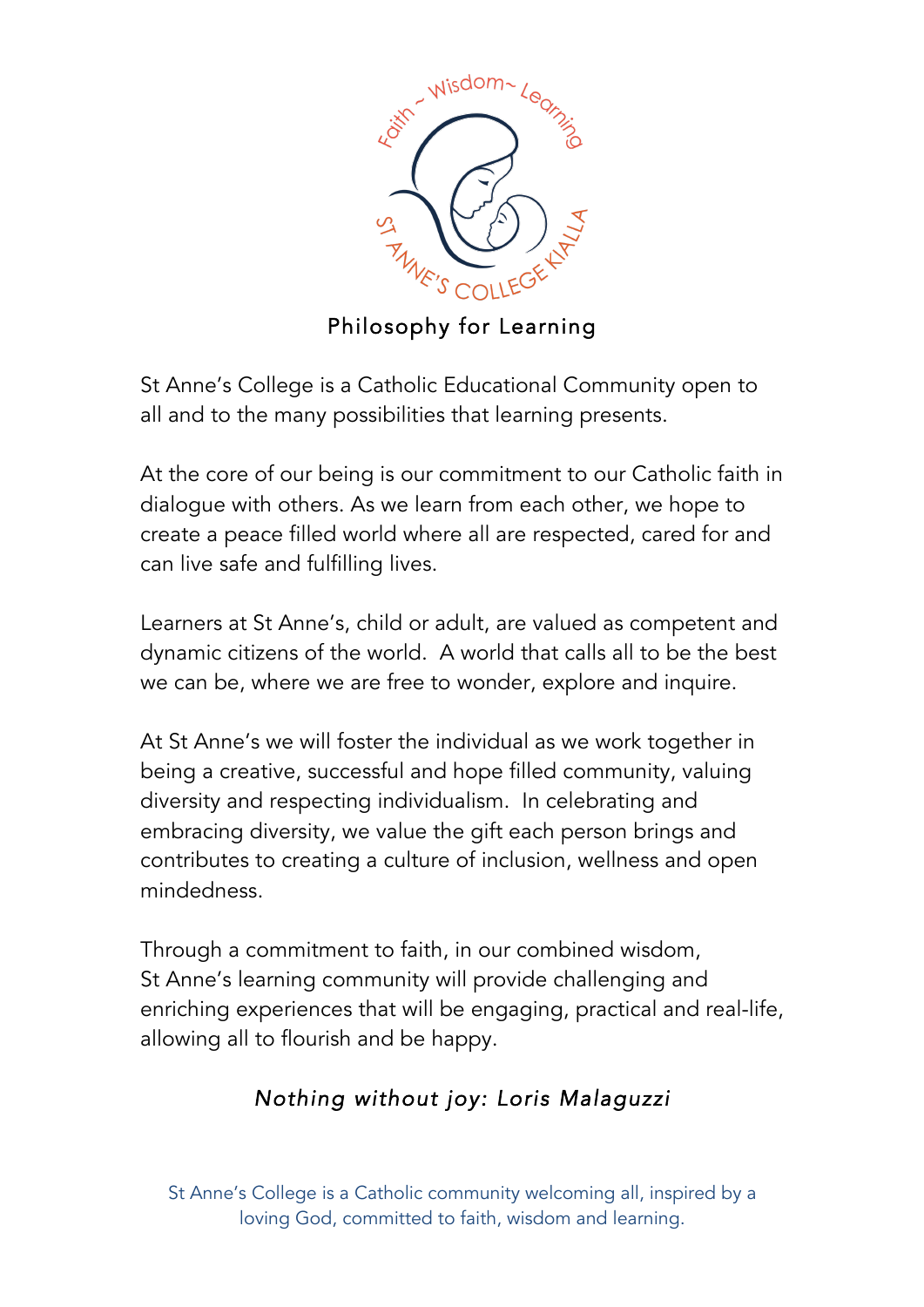### *We learn from those who inspire us…*

"Inquiry Learning encourages learners to examine the complexity of the world and form concepts and generalizations instead of being told simple answers to complex problems." *Kath Murdoch: The Power of Inquiry (2015)*

"School is not a place only to transmit culture but to create it, to encourage critical thinking, creativity and relationship. No longer can schools simply be reproducers of knowledge. They are places where children and adults construct knowledge and their understanding of the world together." *Carla Rinaldi: Re-imaging childhood – the inspiration of Reggio Emilia education principles in South Australia. (2013)*

"If you're not prepared to be wrong, you'll never come up with anything original." *Sir Ken Robinson*

### *The teacher …*

At St Anne's teachers will support the learner, the child, their students, to investigate questions, problems, passions and interests about the world both around and within them.

As an inquiring school, the learner is a researcher – both in collaboration with others and as an individual.

St Anne's inquiring pedagogy will focus on learning to learn. This sits alongside learning about 'big ideas' that helps us make sense of the world. As an inquiring school, it is the LEARNER that constructs his/her understandings – moving from the known to the new.

#### *The parent…*

At St Anne's the parent, caregiver or guardian, is seen as integral in the learning cycle. Learning cannot be fully achieved if there is not a commitment to creating relationships with parents that are engaging and authentic.

We will endeavor to support you on your child's learning journey. A journey that commenced long before starting at St Anne's, with a competent and capable child that has learnt to walk, talk, feed and socialise. We recognize the parent as the first and foremost educator in a child's learning and we now take your hand on this journey.

St Anne's therefore asks you, the parent, that you commit to our Catholic values, are prepared to continue to support your child's learning and trust us

St Anne's College is a Catholic community welcoming all, inspired by a loving God, committed to faith, wisdom and learning.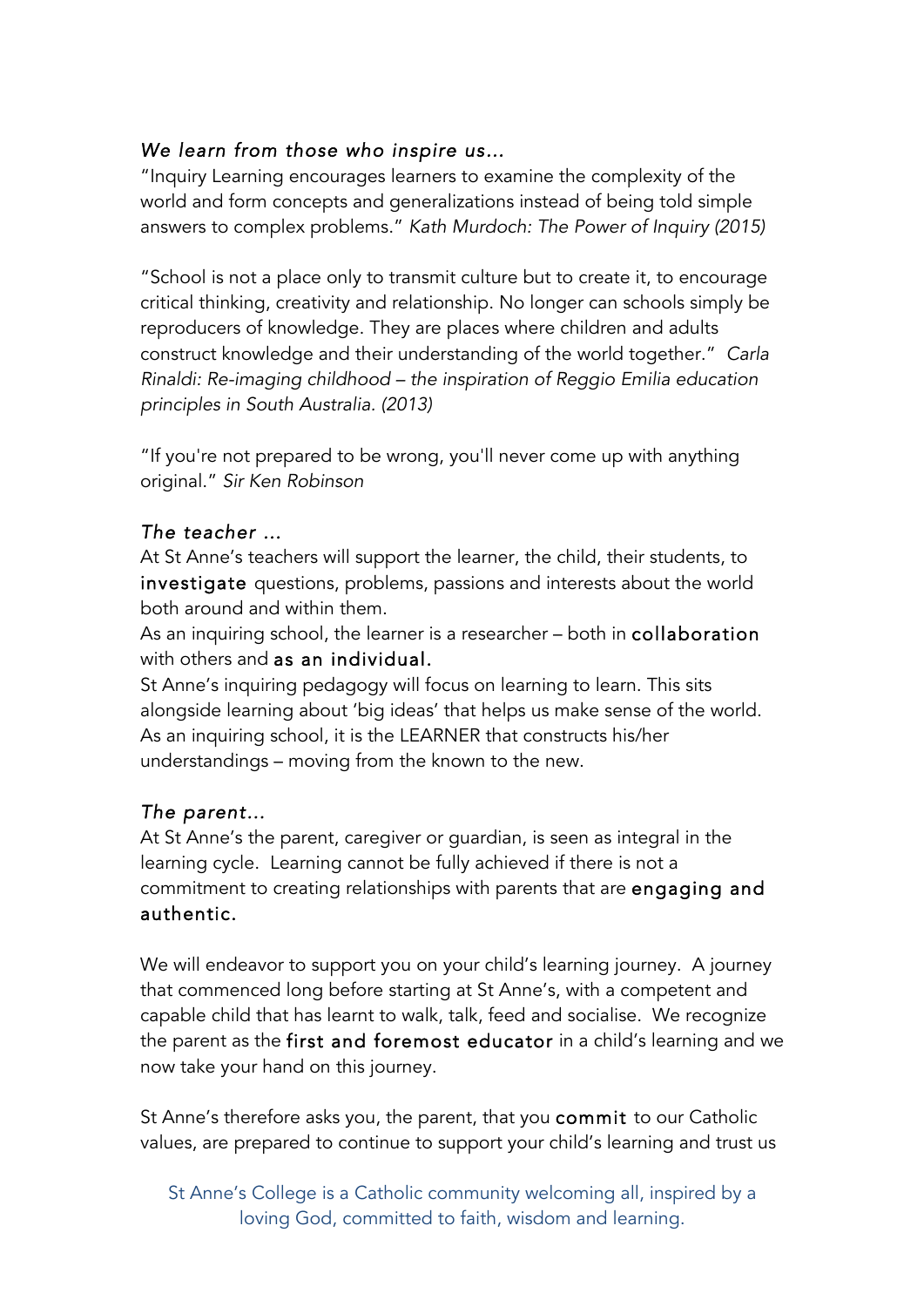in providing your child with learning opportunities that will allow each individual to wonder, discover and learn.

#### The learner…

St Anne's is committed to the learner, be it a child, adolescent or adult, and recognizes that everybody can learn and will learn throughout all stages of their life.

From the learner, we at St Anne's expect a strong desire to do their best. Each day brings a new beginning and a craving to discover the world about us. Learners will therefore bring a readiness to not only learn for themselves, but allow those about them to learn free of interruption, in a safe and happy environment.

Learners will be encouraged to seek answers to their wonderings in an atmosphere where each individual is encouraged to explore the world about them, individually or in unison with their peers. The learner must be willing to move from their comfort zone, into new and exciting spheres. A learner must bring a positive and 'can do' approach to all learning experiences.

We know that all learners will experience success. We also know that learning is not easy and that there will be times when mistakes are made and we do not achieve our desired outcome. Learners will see this as a springboard for the continued research for what could be and eventual success.

At St Anne's we recognise that we are all created equal in God's image.

All learners will be treated as equals, with the right to learn.

All learners will be expected to respect the rights of others to learn, treating each other with care, compassion and dignity.

## *In faith and wisdom we learn in God's abundant love.*